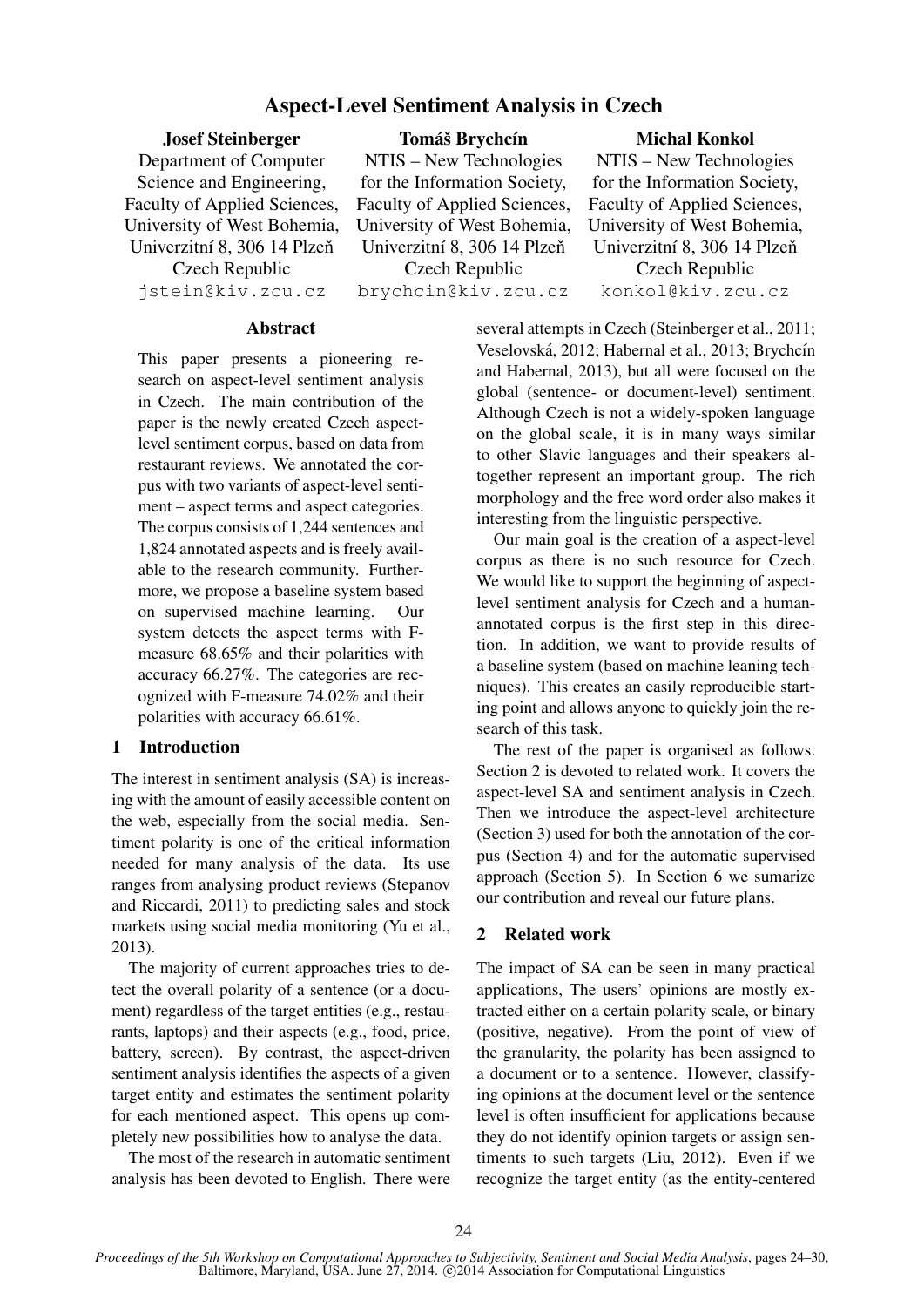approaches do (e.g. Steinberger et al. (2011)), a positive opinion about the entity does not mean that the author has positive opinions about all aspects of the entity. Aspect-based sentiment analysis, which has been also called 'feature-based' (Hu and Liu, 2004), goes even deeper as it attempts to identify (and assign the polarity to) aspects of the target entity within a sentence (Hajmohammadi et al., 2012). Whenever we talk about an aspect, we must know which entity it belongs to. In the further discussion, we often omit the entity as we analysed restaurant reviews and thus our target entities are the reviewed restaurants.

# 2.1 Aspect-based sentiment analysis

The aspect scenario can be decomposed into two tasks: aspect extraction and aspect sentiment classification (Liu, 2012).

# 2.1.1 Aspect extraction

The task of aspect extraction, which can also be seen as an information extraction task, is to detect aspects that have been evaluated. For example, in the sentence, *The voice quality of this phone is amazing*, the aspect is *voice quality* of the entity represented by *this phone*.

The basic approach is finding frequent nouns and noun phrases. In (Liu et al., 2005), a specific method based on a sequential learning method was proposed to extract aspects from pros and cons, Blair-Goldensohn et al. (2008) refined the frequent noun and noun phrase approach by considering mainly those noun phrases that are in sentimentbearing sentences or in some syntactic patterns which indicate sentiments. Moghaddam and Ester (2010) augmented the frequency-based approach with an additional pattern-based filter to remove some non-aspect terms. Long et al. (2010) extracted aspects (nouns) based on frequency and information distance.

Using supervised learning is another option. Aspect extraction can be seen as a special case of the general information extraction problem. The most dominant methods are based on sequential learning. Since these are supervised techniques, they need manually labeled data for training. One needs to manually annotate aspects and non-aspects in a corpus. The current stateof-the-art sequential learning methods are Hidden Markov Models (HMM) (Rabiner, 2010) and Conditional Random Fields (CRF) (Lafferty et al., 2001).

The last group of methods use topic models (Mei et al., 2007; Titov and McDonald, 2008; Blei et al., 2003). There are two main basic models, pLSA (Probabilistic Latent Semantic Analysis) (Hofmann, 1999) and LDA (Latent Dirichlet allocation) (Blei et al., 2003). In the SA context, one can design a joint model to model both sentiment words and topics at the same time, due to the observation that every opinion has a target.

## 2.1.2 Aspect sentiment classification

This task is to determine whether the opinions on different aspects are positive, negative, or neutral.

The classification approaches can be divided to supervised learning approaches and lexicon-based approaches. Supervised learning performs better in a particular application domain but it has difficulty to scale up to a large number of domains. Lexicon-based techniques often lose the fight against the learning but they are suitable for open-domain applications (Liu, 2012).

The key issue for learning methods is to determine the scope of each sentiment expression, i.e., whether it covers the aspect of interest in the sentence. In (Jiang et al., 2011), a dependency parser was used to generate a set of aspect dependent features for classification. A related approach was also used in (Boiy and Moens, 2009), which weights each feature based on the position of the feature relative to the target aspect in the parse tree.

Lexicon-based approaches use a list of sentiment phrases as the core resource. The method in (Ding et al., 2008) has four steps to assign a polarity to an aspect: mark sentiment words and phrases, apply sentiment shifters, handle butclauses and aggregate opinions using an aggregation function (e.g. Hu and Liu (2004)).

# 2.2 Sentiment analysis for Czech

Pilot study of Czech sentiment analysis was shown in (Steinberger et al., 2012) where sentiment dictionaries for many languages (including Czech) were created using semi-automatic "triangulation" method.

Veselovska (2012) created a small corpus con- ´ taining polarity categories for 410 news sentences and used the Naive Bayes and lexicon-based classifiers.

Three large labeled corpora (10k Facebook posts, 90k movie reviews, and 130k product reviews) were introduced in (Habernal et al.,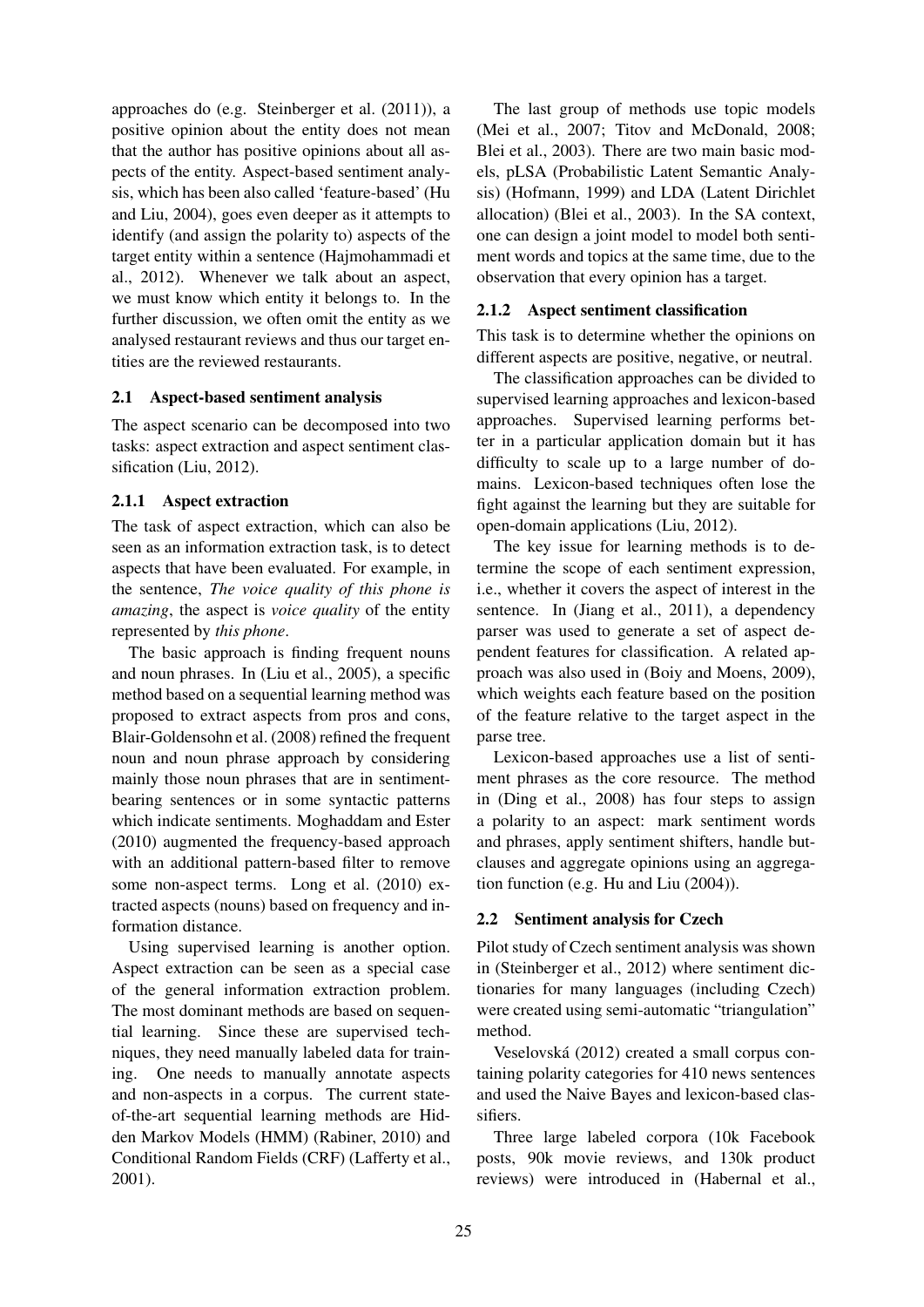2013).Authors also evaluate three different classifiers, namely Naive Bayes, SVM (Support Vector Machines) and Maximum Entropy on these data.

Recently, Habernal and Brychcín (2013) experimented with building word clusters, obtained from semantic spaces created on unlabeled data, as an additional source of information to tackle the high flection issue in Czech.

These results were later outperformed by another unsupervised extension (Brychcín and Habernal, 2013), where the global target context was shown to be very useful source of information.

# 3 The task definition

The aspect-level sentiment analysis firstly identifies the aspects of the target entity and then assigns a polarity to each aspect. There are several ways to define aspects and polarities. We use the definition based on the Semeval2014's Aspect-based SA task, which distinguishes two types of aspect-level sentiment – aspect terms and aspect categories.

The task is decomposed into the following 4 subtasks. We briefly describe each subtask and give some examples of source sentences and the expected results of the subtask.

# 3.1 Subtask 1: Aspect term extraction

Given a set of sentences with pre-identified entities (e.g., restaurants), the task is to identify the aspect terms present in the sentence and return a list containing all the distinct aspect terms. An aspect term names a particular aspect of the target entity.

Examples:

*Děti dostaly naprosto krvavé maso. (They brought a totally bloody meat to the kids.)* → {*maso (meat)*

*Tlacenka se rozpadla, pol ˇ evka u ´ sla. ˇ (The porkpie broke down, the soup was ok.)*  $Tla \check{c}$ enka (porkpie), polévka (soup)

# 3.2 Subtask 2: Aspect term polarity

For a given set of aspect terms within a sentence, the task is to determine the polarity of each aspect term: positive, negative, neutral or bipolar (i.e., both positive and negative).

Examples:

*Děti dostaly naprosto krvavé maso. (They brought a totally bloody meat to the kids.)* → {*maso (meat): negative*

*Tlacenka se rozpadla, pol ˇ evka u ´ sla. ˇ*

*(The porkpie broke down, the soup was ok.)*

*Tlačenka (porkpie): negative, polévka (soup): positive*

# 3.3 Subtask 3: Aspect category detection

Given a predefined set of aspect categories (e.g., price, food), the task is to identify the aspect categories discussed in a given sentence. Aspect categories are typically coarser than the aspect terms of Subtask 1, and they do not necessarily occur as terms in the given sentence.

For example, given the set of aspect categories food, service, price, ambience:

*Priv ˇ ´ıtala nas velmi p ´ rˇ´ıjemna serv ´ ´ırka, ale take´ místnost s ošuntělým nábytkem.* 

*(We found a very nice waitress but also a room with time-worn furniture.)*

→ {*service, ambience*

*Tlacenka se rozpadla, pol ˇ evka u ´ sla. ˇ (The porkpie broke down, the soup was ok.)* → {*food*

# 3.4 Subtask 4: Aspect category polarity

Given a set of pre-identified aspect categories (e.g., food, price ), the task is to determine the polarity (positive, negative, neutral or bipolar) of each aspect category.

Examples:

*Priv ˇ ´ıtala nas velmi p ´ rˇ´ıjemna serv ´ ´ırka, ale take´ místnost s ošuntělým nábytkem.* 

*(We found a very nice waitress but also a room with time-worn furniture.)*

 $s$ ervice: positive, ambience: negative

*Tlacenka se rozpadla, pol ˇ evka u ´ sla. ˇ (The porkpie broke down, the soup was ok.)* → {*food: bipolar*

# 4 Building the aspect-level corpus

Aspect-level annotations are strictly connected to the analysed domain. As our final goal is going multilingual, we work on the domains selected for the Semeval2014's Aspect-based SA task (restaurants, laptop) which will allow us to compare approaches for both English and Czech on the same domains.

We started with the restaurants and in the future, we would also like to cover the laptops.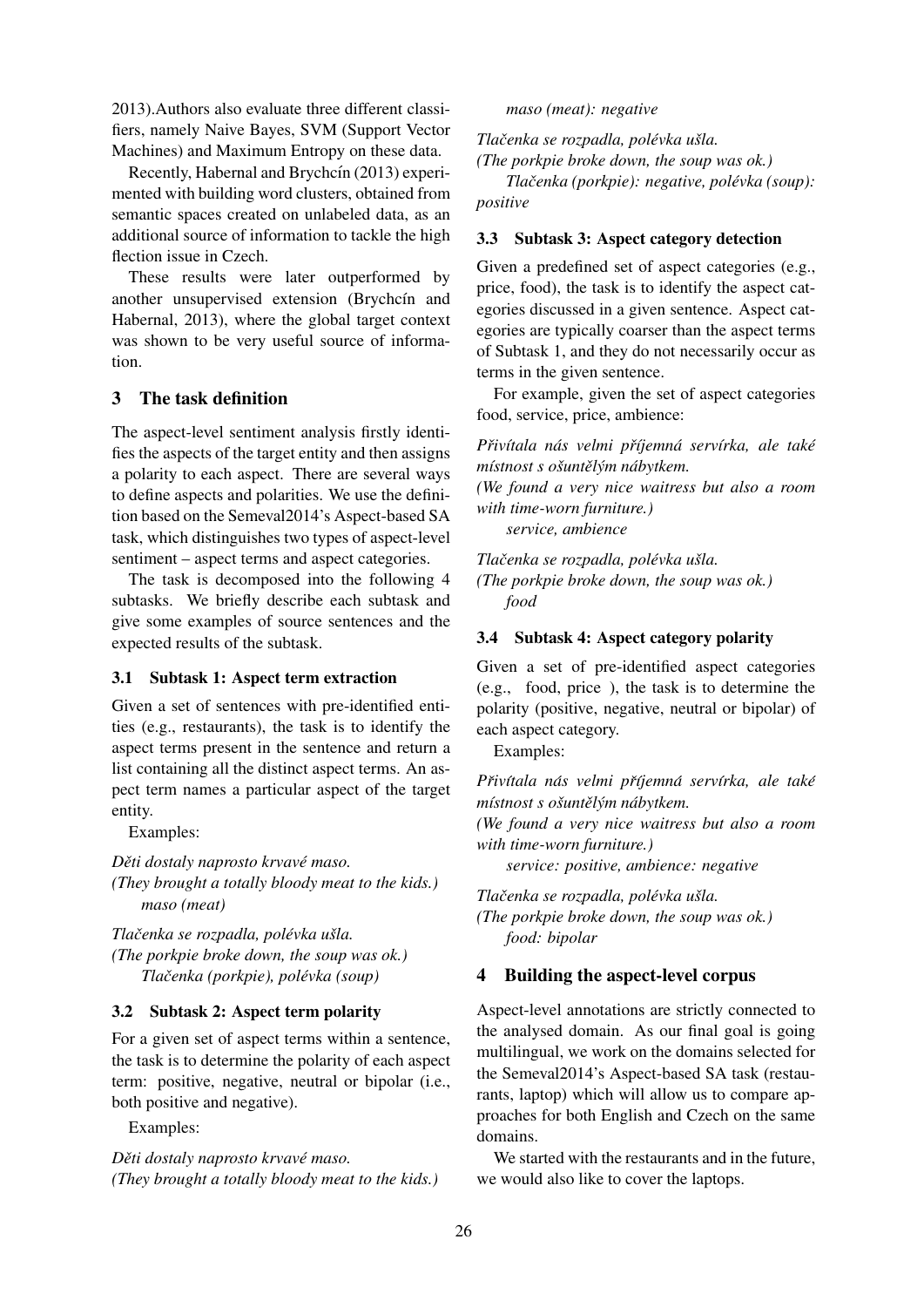We downloaded restaurant reviews from www. nejezto.cz. Ten restaurants with the largest number of reviews were selected. The reviews were splitted into sentences. Average number of sentences per restaurant was 223.

## 4.1 Guidelines

The purpose of this annotation was to detect aspects and their sentiment polarity within sentences. The target entities were particular restaurants. For a given restaurant, the annotator had following tasks:

- 1. Identify irrelevant sentences: Sentences that do not contain any information relevant to the topic of restaurants. They were later filtered out of the corpus. Example: *Ura´zet n ˇ ekoho pro jeho n ˇ azor je ned ´ ustojn ˚ e´ dospelˇ eho ´ clov ˇ eka. (Offencing somebody for ˇ his opinion is discreditable for an adult.)*
- 2. Identify aspect terms: Single or multiword terms naming particular aspects of the target entity. These are either full nominal phrases (*spˇ ´ız a restovane brambory – skewer with ´ fried potatoes*) or verbs (*stoj´ı – priced*). References, names or pronouns should not be annotated.
- 3. Aspect term polarity: Each aspect term has to be assigned one of the following polarities based on the sentiment that is expressed in the sentence about it: positive, negative, bipolar (both positive and negative sentiment) and neutral (neither positive nor negative sentiment).
- 4. Aspect category: The task of the annotator is to identify the aspect categories discussed in a sentence given the following five aspect categories: food, service, price, ambience, general (sentences mentioning the restaurant as a whole). Example: Celkově doporučuji a *vrat´ ´ım se tam – Overall I would recommend it and go back again. general*.
- 5. Aspect category polarity: Each aspect category discussed by a particular sentence has to be assigned one of the following polarities based on the sentiment that is expressed in the sentence about it: positive, negative, bipolar, neutral.

## 4.2 Annotation statistics

Three native Czech speakers annotated in total 1,532 sentences. 18.8% of the sentences were marked as irrelevant, leaving 1,244 sentences for further analysis. Their average agreement for the task of aspect terms' identification was 82.6% (measured by F-measure). Only strict matches were considered correct. In the case of identifying the categories, their average agreement (Fmeasure) was 91.8%. The annotators agreed on 85.5% (accuracy) in the task of assigning polarity to terms and on 82.4% (accuracy) in the case of the category polarity assignment. It corresponds to Cohen's of 0.762, resp. 0.711, which represents a substantial agreement level (Pustejovsky and Stubbs, 2013), therefore the task can be considered as well-defined.

There were several reasons of disagreement. The annotators did not always itentify the same terms, mainly in the cases with general meaning. In the case of polarity, the annotators did not agree on the most difficult cases to which bipolar class could be assigned:

# *Trochu presolen ˇ a om ´ a´cka, ale jinak luxus. ˇ (Too salted sauce, but luxury otherwise.)* → {*food: bipolar vs. positive*

The cases, on which the two annotators did not agree, were judged by the third super-annotator and golden standard data were created. The final dataset<sup>1</sup> contains 1244 sentences. The sentences contain 1824 annotated aspect terms (679 positive, 725 negative, 403 neutral, 17 bipolar) and 1365 categories (521 positive, 569 negative, 246 neutral, 28 bipolar).

# 5 Results of the supervised approach

## 5.1 Overview

We use machine learning approach in all subtasks. For aspect term extraction we use Conditional Random Fields (CRF). For the other three tasks we use the Maximum Entropy classifier. We use the Brainy<sup>2</sup> implementation of these algorithms.

During the data preprocessing, we use simple word tokenizer based on regular expressions. All tokens are lowercased for tasks 3 and 4. Due to the complex morphology of Czech we also use the un-

<sup>&</sup>lt;sup>1</sup>We will provide the dataset at  $http://liks.fav.$ zcu.cz/sentiment.

 $2$ Available at http://home.zcu.cz/~konkol/ brainy.php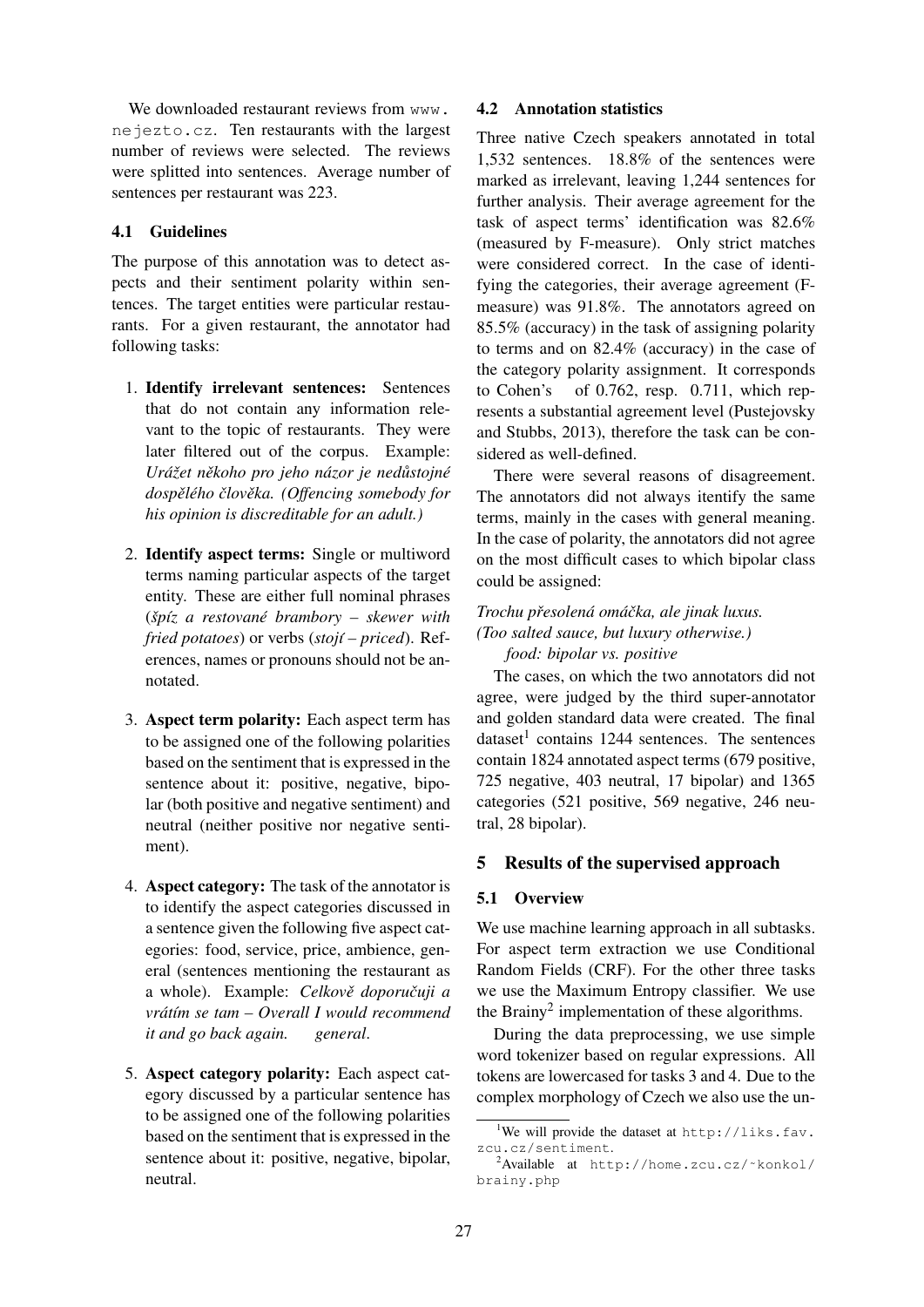supervised stemmer called  $HPS<sup>3</sup>$ , that has already proved to be useful in sentiment analysis (Habernal et al., 2013; Habernal and Brychcín, 2013; Brychcín and Habernal, 2013).

All particular subtasks share following features:

Bag of words: The occurrence of a word.

Bag of bigrams: The occurrence of a bigram.

Bag of stems: The occurrence of a stem.

Bag of stem bigrams: The occurrence of a stem bigram.

#### 5.2 Aspect term extraction

The system for aspect term extraction is based on CRF. The choice of CRF is based on a current state of the art in named entity recognition (see for example (Konkol and Konopík,  $2013$ ) as it is a very similar task. We use the BIO (Ramshaw and Marcus, 1999) model to represent aspect terms. In addition to the previously mentioned features we use affixes and learned dictionaries. Affixes are simply prefixes and suffixes of length 2 to 4. Learned dictionaries are phrases that are aspect terms in the training data.

Our system achieved 58.14 precision, 83.80 recall and 68.65 F-measure.

#### 5.3 Aspect term polarity

During the detection of the aspect term polarities, the words affecting the sentiment of the aspect term are assumed to be close in most of cases. Thus we use a small window (10 words in both directions) around the target aspect term. We assume the further the word or bigram is from the target aspect term, the lower impact it has on sentiment label. To model this assumption we use a weight for each word and bigram feature taken from the Gaussian distribution according to distance from aspect term. The mean is set to 0 and variance is optimized on training data. The classifier uses only the features presented in section 5.1. The results are presented in table 1.

### 5.4 Aspect category detection

Aspect category detection is based on the Maximum Entropy classifiers. We use one binary classifier for each category. Each classifier then decides whether the sentence has the given category

Table 1: Aspect term polarity results. , and denote the precision, recall and F-measure. The results are expressed by percentages.

| - - - - - - - - - -<br><br>- <i>-</i> - - |                    |                    |                    |  |  |  |  |
|-------------------------------------------|--------------------|--------------------|--------------------|--|--|--|--|
| label                                     | $\lceil \% \rceil$ | $\lceil \% \rceil$ | $\lceil \% \rceil$ |  |  |  |  |
| negative                                  | 76.41              | 63.31              | 69.25              |  |  |  |  |
| neutral                                   | 33.75              | 50.18              | 40.36              |  |  |  |  |
| positive                                  | 74.78              | 76.82              | 75.78              |  |  |  |  |
| Accuracy: 66.27%                          |                    |                    |                    |  |  |  |  |

or not. For this task we use only the bag of stems and Tf-Idf features.

Our system achieved 68.71 precision, 80.21 recall and 74.02 F-measure.

### 5.5 Aspect category polarity

For the category polarity detection we use the same features as for aspect term polarity detection. However in this case, we always take the whole sentence into account. We cannot take a limited window as we do not know where exactly the category is mentioned in the sentence. Moreover, it can be at several positions. To distinguish between different categories we use multiple Maximum Entropy classifiers, one for each category. The results are shown in table 2.

| Table 2: Aspect category polarity results. |  |  |  |  |  |
|--------------------------------------------|--|--|--|--|--|
|--------------------------------------------|--|--|--|--|--|

and denote the precision, recall and Fmeasure. The results are expressed by percentages.

| label               | $\lceil \% \rceil$ | $\lceil \% \rceil$ | $\lceil \% \rceil$ |  |  |  |
|---------------------|--------------------|--------------------|--------------------|--|--|--|
| negative            | 74.07              | 66.04              | 69.83              |  |  |  |
| neutral             | 37.80              | 46.73              | 41.80              |  |  |  |
| positive            | 72.12              | 75.30              | 73.67              |  |  |  |
| Accuracy: $66.61\%$ |                    |                    |                    |  |  |  |

## 5.6 Discussion

In section 5 we described our system for aspectlevel sentiment analysis and showed the results. We do not use any language-dependent features, everything is learned from the training data. It is thus possible to say that our system is both language and domain independent, i.e. the system is able to work for any domain or language, if the training data are provided.

From another perspective, the already trained model is language and domain dependent (i.e. the model trained on restaurant domain probably will not perform well on laptop domain). The depen-

<sup>3</sup>Available at http://liks.fav.zcu.cz/HPS.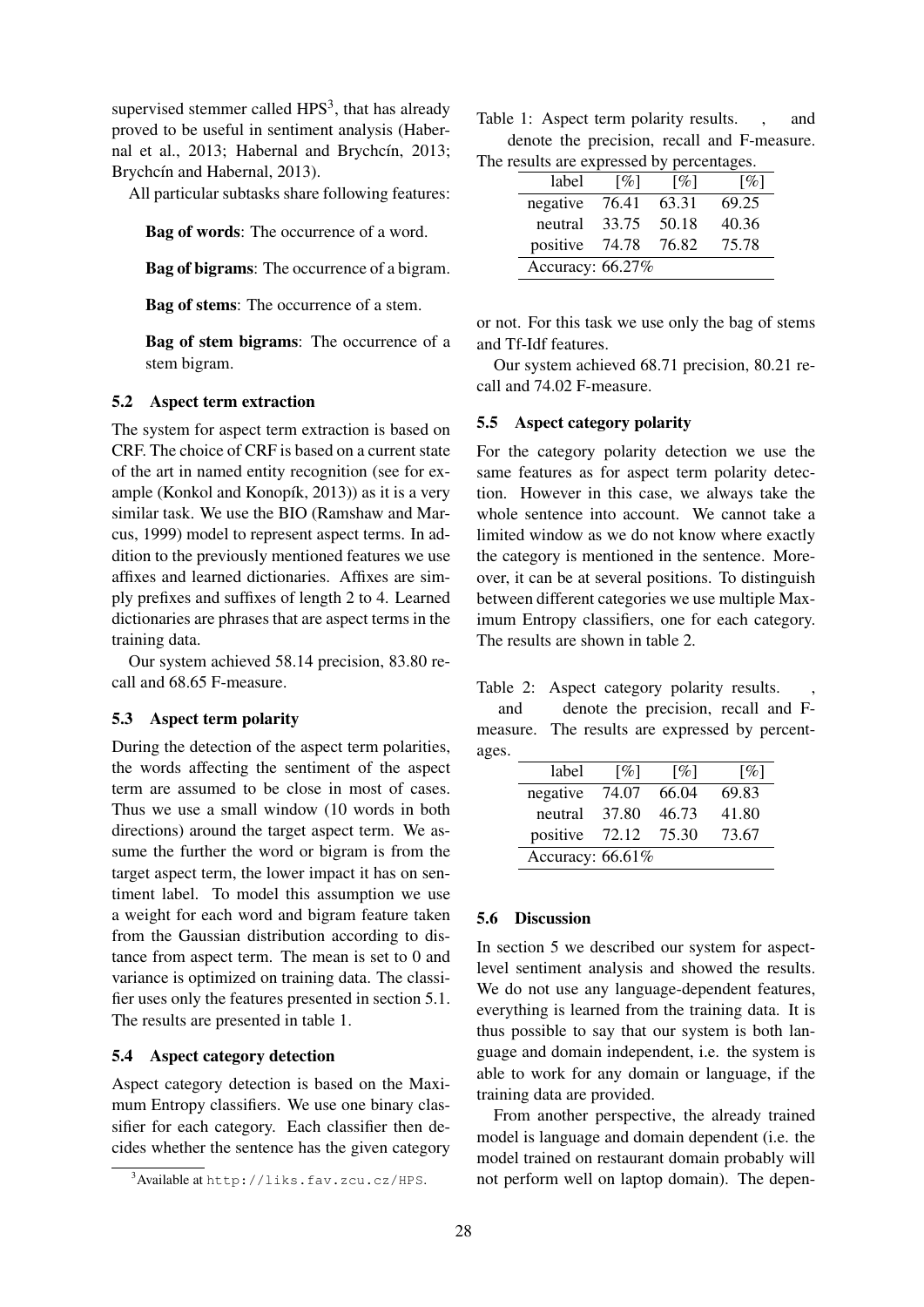dence on the domain has multiple reasons. First, the categories are defined strictly for one domain (e.g. *food, price, etc.*). Second, many words can have different sentiment polarity in different domains.

In general, the sentiment analysis deals with many problems. These problems are much more evident for Czech as a representative of language with rich morphology and also with almost free word order. Here are two examples, where our system wrongly estimate the sentiment label.

*Na nic si nejde steˇzovat. ˇ (There is nothing to complain about.)* → {*general: positive*

The sentence contains words that frequently occur in negative reviews: *nic - nothing*, *steˇzovat - ˇ complain*; but the sentence is positive.

*O tech labu ˇ znick ˇ ych a delikatesn ´ ´ıch za´zitc ˇ ´ıch si clov ˇ ek pouze p ˇ reˇ cte, ale realita je jin ˇ a. ´*

*(One can only read about these gourmand and delicious experiences, but the reality is completely different.)*

→ {*food: negative*

Sentence contains words like *labužnických gourmand* and *delikatesních - delicious* that are strictly positive, but in this context it is mentioned negatively.

As we already said, this is the pilot study of aspect-level sentiment analysis in Czech. Several studies about sentence-level sentiment analysis of Czech have been already published, and thus it is worth comparing how these two tasks differ in terms of difficulty. Note that the aspect-level sentiment analysis has to deal with multiple aspects and categories in a given sentence, and thus it is apparently a much more difficult task.

We believe the results of (Brychcín and Habernal, 2013) on Czech movie reviews dataset can be a comparable example of sentence-level sentiment analysis as they also distinguish 3 sentiment labels (positive, negative and neutral) and the data are taken from a closed domain (movies). Their best result (given by the model with all extensions) is 81.53%. Our best results are 66.27% and 66.61% for aspect and category polarity detection, respectively.

# 6 Conclusion

The aspect level sentiment analysis has not been studied for Czech yet. The main reason for this is

the lack of annotated data. In this paper, we create a high quality gold data for this task, we describe our approach to their annotation and discuss their properties. Corpus is available for free at http: //liks.fav.zcu.cz/sentiment.

We also propose a baseline model based on state-of-the-art supervised machine learning techniques. Our system is language and domain independent, i.e. it can be easily trained on data from another domain or language. It achieved 68.65% F-measure in the aspect term detection, 74.02% Fmeasure in the aspect category assigning, 66.27% accuracy in the aspect term polarity classification, and 66.61% accuracy in the aspect category polarity classification.

In the future, we would like to continue the aspect-level research direction in three ways. We would like to extend the currently created restaurant reviews' corpus, to add the second (laptop's) domain to the corpus, and finally, to experiment with extensions to the baseline system. As the corpus for the Semeval2014 aspect-based SA task contains review sentences from the same domains, we will be able to compare the results of the system cross-lingually.

## Acknowledgments

This work was supported by grant no. SGS-2013-029 Advanced computing and information systems, by the European Regional Development Fund (ERDF), by project "NTIS - New Technologies for Information Society", European Centre of Excellence, CZ.1.05/1.1.00/02.0090, and by project MediaGist, EU's FP7 People Programme (Marie Curie Actions), no 630786.

## **References**

- Sasha Blair-Goldensohn, Kerry Hannan, Ryan McDonald, Tyler Neylon, George Reis, and Jeff Reynar. 2008. Building a sentiment summarizer for local service reviews. In *Proceedings of WWW-2008 workshop on NLP in the Information Explosion Era*.
- David M. Blei, Andrew Y. Ng, and Michael I. Jordan. 2003. Latent dirichlet allocation. *Journal of Machine Learning Research*, 3:993–1022.
- Erik Boiy and Marie-Francine Moens. 2009. A machine learning approach to sentiment analysis in multilingual web texts. *Information retrieval*, 12(5):526–558.
- Tomáš Brychcín and Ivan Habernal. 2013. Unsupervised improving of sentiment analysis using global